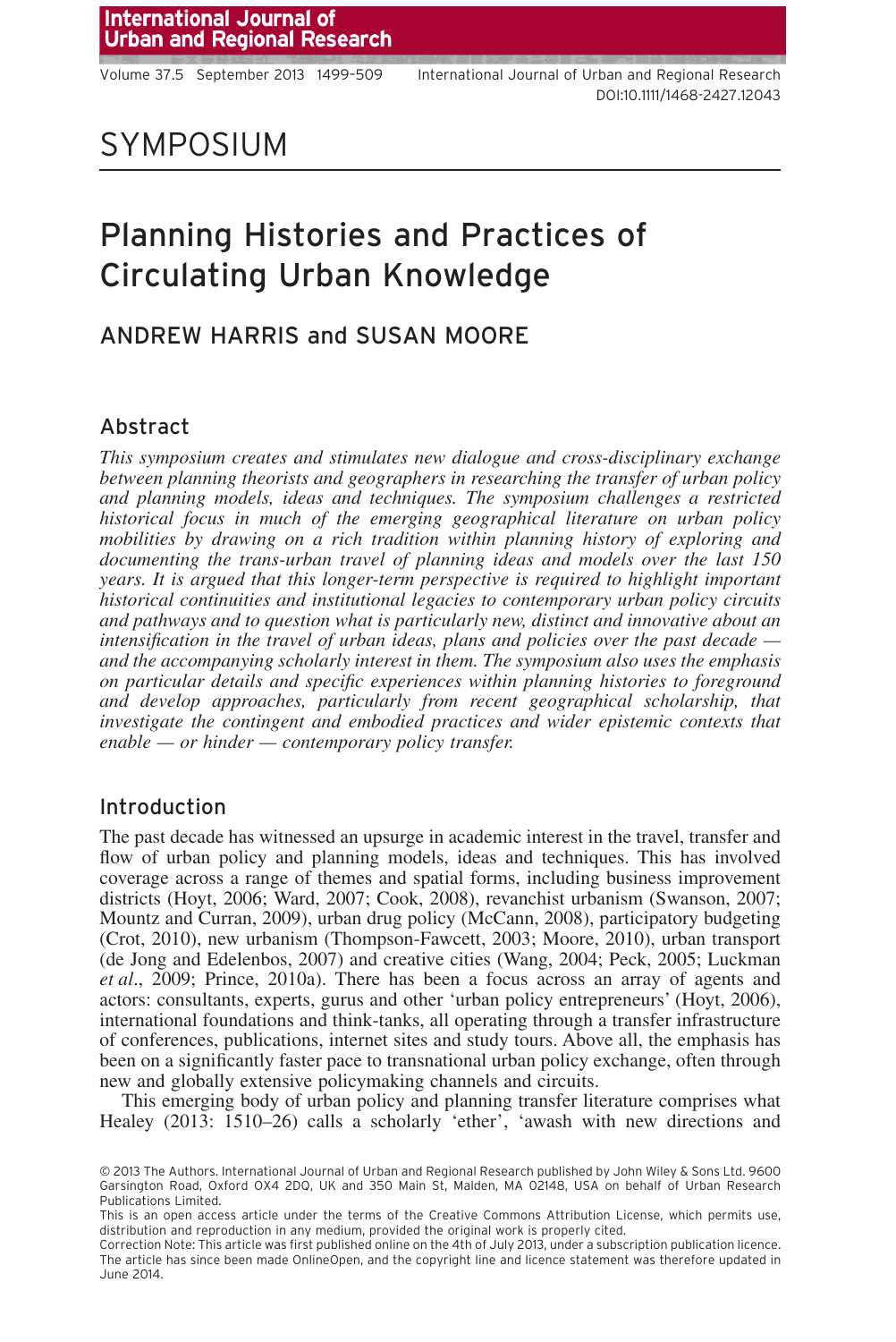intellectual projects'. Although challenging a tendency within work from political science on policy transfer to focus on the national rather than urban scale (for example, Dolowitz and Marsh, 2000), this 'ether' contains often divergent aims, epistemologies and methodologies. For example, a comparative emphasis on territorially bounded contemporary 'planning cultures' within urban planning literature (Friedmann, 2005a; 2005b; Sanyal, 2005) contrasts with a focus on relational conceptions of place in work by urban and economic geographers (Ward, 2009; McCann and Ward, 2010). There is also a contrast between an emphasis on diffusional 'episodes' and models posited in planning literature (Ward, 1999; 2000) and a focus on 'mobilities' and 'mutations' in geographical conceptualizations of policy transfer (Peck and Theodore, 2010; McCann, 2011; Peck, 2011a).

Across both urban planning and geography literature, there is a tension between socially constructivist approaches and more explicitly poststructural emphases on a materially heterogeneous and emergent world of urban assemblages (McFarlane, 2009; Allen and Cochrane, 2010; Prince, 2010b) and the use of actor-network theory (ANT), practice theory and discourse analysis in theorizing transnational planning transfer (Tait and Jensen, 2007; Vetteretto, 2009). Furthermore, there is a significant strand within this 'ether' that seeks to re-orientate urban theory and planning policymaking from the global South and challenge a unidirectional flow of ideas and concepts (Roy, 2008; Watson, 2009; Robinson and Parnell, 2011).

This symposium seeks to map out new interdisciplinary directions through these tensions around theorizing the transfer of urban policies and ideas between and within urban planning and urban geography. It emerges from four sessions convened under the title *Urban Planning Terrains* at the 2010 annual conference of the Royal Geographical Society with the Institute of British Geographers. These sessions provided a forum for discussing the broad theme of how urban planning techniques, strategies and ideologies develop, travel, translate and diffuse. They featured researchers from across human geography and academic planning from a range of international contexts and sub-disciplinary perspectives. Through this crossdisciplinary exchange, important contrasts and commonalities in the analytical, methodological and critical frameworks adopted began to be identified and explored. We have selected four contributions from these sessions for this symposium that we believe open up and develop this productive interface between planning scholarship and critical geographical writing on contemporary urban policy mobilities.

First, the symposium challenges a restricted historical focus in much of the work on urban policy mobilities with limited analyses of urban circulations prior to the early 1990s (see also Stone, 1999: 55 on the ahistorical framing of policy transfer literature). In so doing, it draws on a rich tradition within planning history of exploring and documenting the trans-urban travel of planning ideas, technologies and models over the last 150 years (King, 1980; Sutcliffe, 1981; Banerjee and Chakravorty, 1994; Freestone, 2000; Rego, 2011). It is argued that this longer-term perspective is required to highlight important historical continuities, genealogies and institutional legacies to contemporary urban policy circuits and pathways and to question what is particularly new, distinct and innovative about an intensification in the travel of urban ideas, plans and policies over the past decade — and the accompanying scholarly interest in them. Secondly, the symposium aims to use the emphasis on particular details and specific experiences within planning histories to foreground and develop approaches, particularly from recent geographical scholarship, that investigate the contingent and embodied practices and wider epistemic contexts that enable — or hinder — contemporary policy transfer.

#### Planning histories and urban policy transfer

This symposium, in creating and stimulating new dialogue and cross-disciplinary exchange between planning theorists and geographers in thinking about what Jacobs

International Journal of Urban and Regional Research 37.5

© 2013 The Authors. International Journal of Urban and Regional Research published by John Wiley & Sons Ltd. 9600 Garsington Road, Oxford OX4 2DQ, UK and 350 Main St, Malden, MA 02148, USA on behalf of Urban Research Publications Limited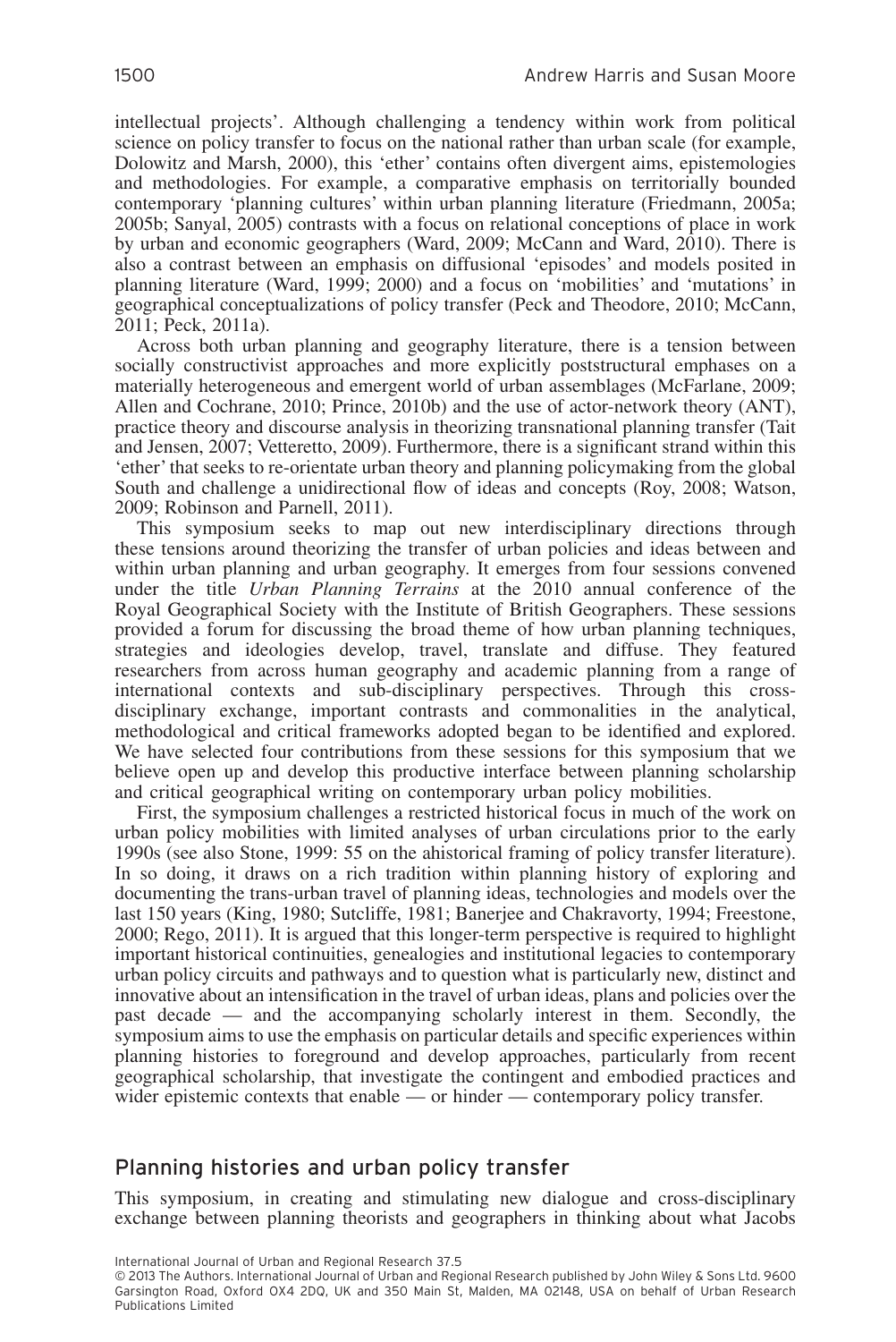and Lees (2013: 1559–83) term 'urban borrowings', addresses what Phelps and Tewdwr-Jones (2008: 567) characterize as 'an unhealthy distance between human geography and planning at present'. Planning has arguably a longer engagement with the transnational transfer and travel of urban ideas, policies and techniques (King, 1984) and is intimately attuned to the forward-looking gaze of policymaking and governance issues. Moreover, it has a historical perspective that often extends beyond the 1990s, especially considering the international cross-fertilization of ideas and techniques in the creation of modern urban planning during the late nineteenth and early twentieth centuries (Sutcliffe, 1981), and the central role for exporting urban planning in colonialism (King, 1980; 2004). Nevertheless, there has been little explicit and in-depth consideration of the empirical findings, conceptual frameworks and methodologies of planning historians and theorists in the 'urban policy mobilities' field recently emerging within Geography.

Bringing urban planning histories into greater dialogue with the conceptual language and analytical emphases prevalent within work on contemporary urban policy mobilities can help challenge and disrupt the assumed novelty of recent processes. For example, an influential idea within planning such as the Garden City, which first came to prominence in Britain during the 1890s, can be understood, to use poststructuralist language, as being 'assembled' from Christian Socialist, Land Reform, Arts and Crafts and Anarchist movements (Sutcliffe, 1981). The Garden City's general technical rendering, especially once shorn of its more socialistic features, can be conceived as offering what Collier and Ong (2005) term a 'global form'that was easily decontextualized and recontextualized in other locations such as Germany, the United States and Japan.1 This 'enrolling' of the Garden City across transnational networks was importantly facilitated by the formation of organizations such as the Garden City Association and the International Garden City Congress, and learning opportunities offered by study visits and international conferences.

Generating new exchanges between research on the history of urban planning and research on contemporary urban policy mobilities within geography is also key to distinguishing the salient characteristics of 'urban borrowings' in the current era. For instance, recent urban 'policy tourism', such as international study tours to Bilbao and Barcelona (González, 2010), could be productively compared and contrasted with international trips by urban policymakers to the garden cities of Letchworth and Hampstead during the early twentieth century. Nick Clarke (2012) has begun to develop these important historical perspectives on contemporary urban policy mobilities, identifying how urban policy circulation in the twenty-first century, when viewed through the lens of historical research on municipal connections during the late nineteenth and early twentieth centuries, is comparatively disorganized, geographically extensive, fast and anti-political. Historical strategies, enquiries and sensibilities also offer the possibility for deploying genealogical tools to open up new critical questions on embedded presuppositions of how urban planning and policy ideas and concepts emerge and are configured. As Huxley argues in this symposium, 'policies and programmes come into being in response to specific conditions and within specific sets of presuppositions, and are rarely the products of unified histories or singular rationalities' (see Huxley, 2013: 1527–41).

In addition to offering opportunities for challenging the presentism of recent research on urban policy mobilities and providing scope for new comparative and genealogical analyses, planning histories also help emphasize the power relationships inherent to the travel and transfer of urban ideas and practices. These range in Stephen Ward's (2000) multidimensional matrix from synthetic borrowing to authoritarian imposition. In

<sup>1</sup> For example, Watanabe (1980: 141) suggests that 'the whole idea of "garden city" was taken very loosely by many people, especially by those outside Britain, so that it was used to describe almost anything. This ambiguity seems to be one of the reasons why the Garden City idea became well known all over the world'.

<sup>© 2013</sup> The Authors. International Journal of Urban and Regional Research published by John Wiley & Sons Ltd. 9600 Garsington Road, Oxford OX4 2DQ, UK and 350 Main St, Malden, MA 02148, USA on behalf of Urban Research Publications Limited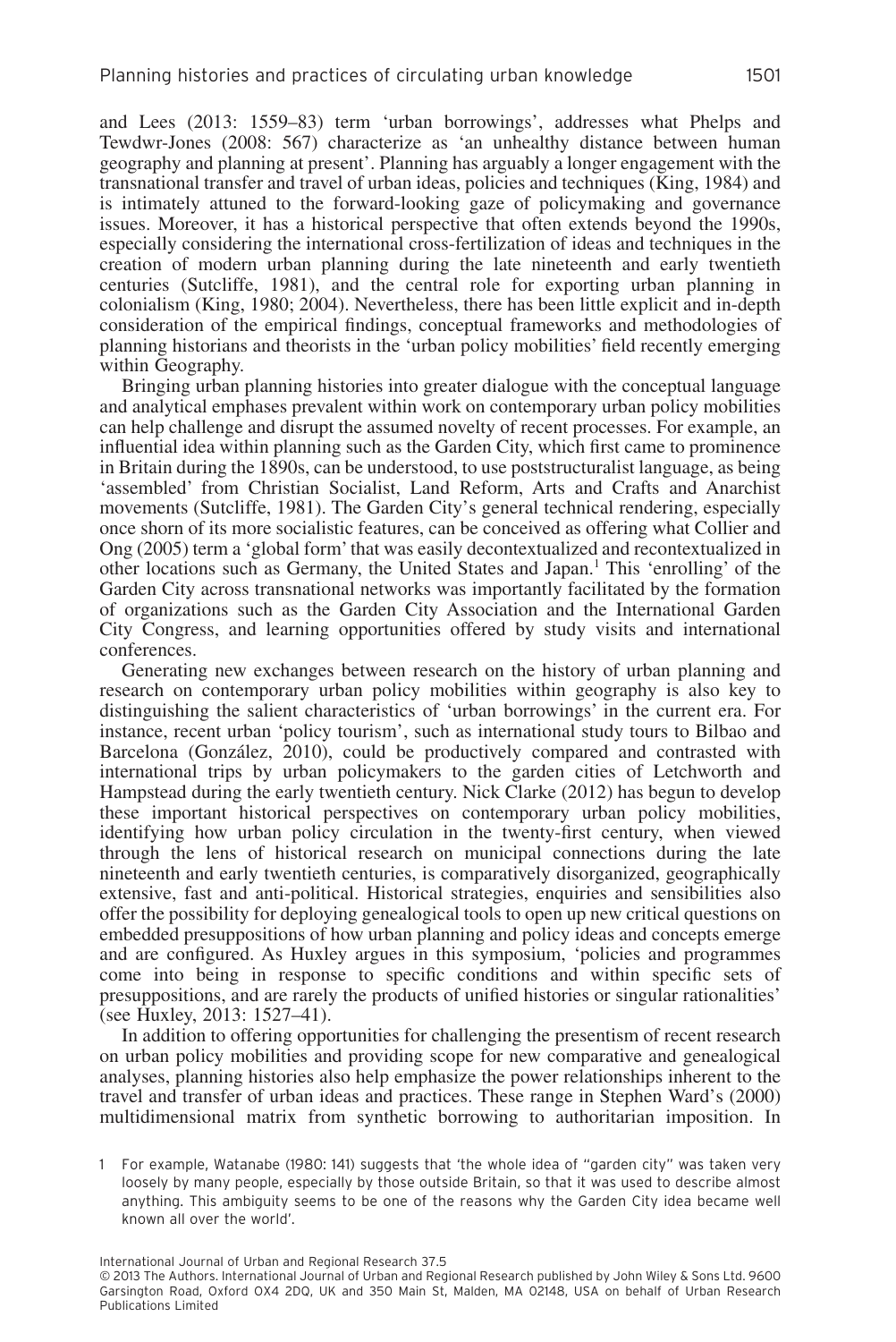particular, there is an important body of work that emphasizes the long history of exporting and manipulating urban planning ideas, techniques and systems from the global North to South as part of colonialism (King, 1980; Home, 1990; 1997), developmentalism and modernization (Almandoz, 1999; Banerjee, 2005; 2009; Vidyarthi, 2010a; 2010b) and postcolonial power relations (Miraftab, 2009; Watson, 2009). These historical relationships and channels — and the often unsuitable and inappropriate if not iniquitous urban models and experiments that were imposed — have important and largely under-researched legacies affecting the recent growth in the transfer of urban models and expertise to cities of the global South by transnational architectural and design firms and urban planning consultancies, often with little regard for local context (Dyckman *et al*., 1984; Banerjee and Chakravorty, 1994). Whether it is notions of sustainable urbanism implemented in Dubai, Business Improvement Districts in Cape Town or the American-led reconstruction of war-ravaged cities of the Middle East, it is crucial to explore how these urban policy and planning ideas and schemes are often routed through well-established economic and social networks, and can be considered part of longer histories of cultural and political dependency.

Planning histories, in their propensity for what Freestone (2000: 5) calls 'virtual microscopic histology', can also help highlight the role of particular actors in transferring urban policies and plans, and establishing, disrupting and experimenting with trans-urban connections. Although, as Stephen Ward (2000: 42) attests, interpretative stances have ranged from an emphasis on 'charismatic visionaries' and 'great men with big ideas' to a more structuralist emphasis on the global hegemony of Western imperialism, a general methodological focus within planning history on specific archives, biographies and organizations can avoid the determinism risked by an analytical reliance on terms such as neoliberalism, urbanization and globalization. A good example is the emphasis on municipal technicians, enlightened amateurs and official delegations of town councillors in Pierre Yves Saunier's (2002) account of the 'transboundary formations' created by the municipal movement during the early twentieth century. Planning histories also offer an important means of recognizing the complex patterns of collusion, negotiation and interaction that are involved in the travel of urban plans, ideas and policies, especially to cities of the global South (Nasr and Volait, 2003; Beattie, 2004; Perera, 2004; Griffiths, 2009). Rather than leading to policy mimicry or geographical homogeneity, urban plans are shaped and hybridized by local actors in what can be understood as a complex traffic of ideas.

#### Practices of circulating urban knowledges

This more explicit consideration of the historical travel and transfer of urban planning ideas and models can help bring contemporary urban policy mobilities into sharper focus, not least in exploring postcolonial legacies that often continue to frame urban policy circulations, and in emphasizing the importance of close empirical engagements with particular transfer agents. In turn, greater dialogue with poststructuralist concepts within human geography and the social sciences more broadly can encourage provisional, relational and situated understandings and accounts of how planning ideas and models travel.

First, it is important to examine how policy transfer and learning is invariably embodied and unpredictable (see Jacobs and Lees, 2013: 1559–83). The mobilization of urban policy is continually enacted, performed and practised through prosaic routines, banal activities and face-to-face interaction (Larner and Laurie, 2010; McCann, 2011; Cook and Ward, 2012). This requires ethnographic attempts by researchers to detail not only how a range of actors learn about and compare across cities in concrete settings such as conferences, workshops and study tours, but ongoing forms of imagination, persuasion, passive learning and informal interaction in less clearly defined situations

<sup>© 2013</sup> The Authors. International Journal of Urban and Regional Research published by John Wiley & Sons Ltd. 9600 Garsington Road, Oxford OX4 2DQ, UK and 350 Main St, Malden, MA 02148, USA on behalf of Urban Research Publications Limited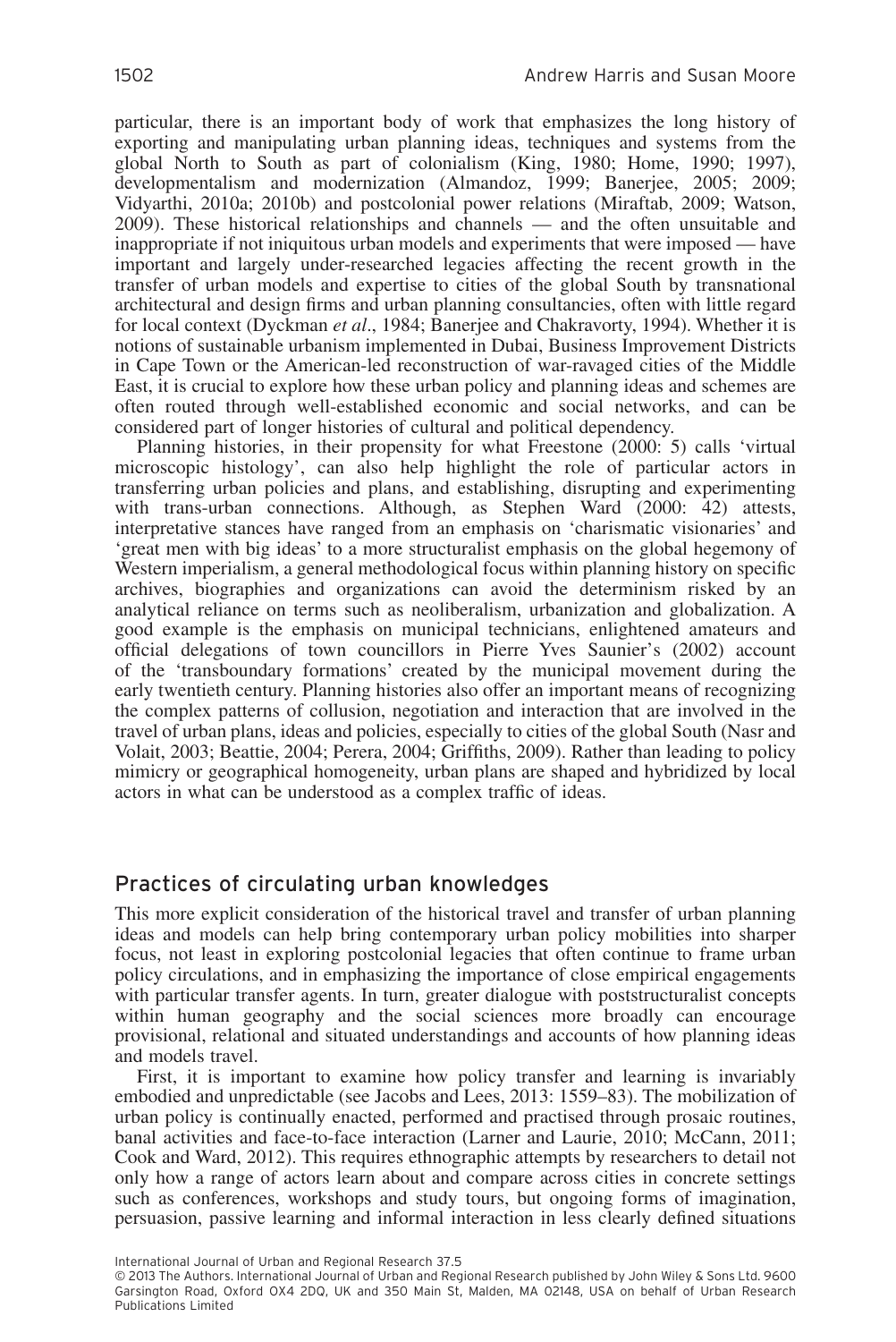and 'microspaces' (Larner and le Heron, 2002; Campbell, 2009). An important component of these learning and comparative practices is the use of objects and artefacts, including diagrams, stories, posters, blueprints, anecdotes, scale models and — in more contemporary settings — PowerPoint presentations, brochures, websites and video clips. These are assembled into what McCann (2011) calls 'a set of "actionable" ideas', or what Colin McFarlane (2011) terms 'coordination tools' that synthesize and summarize different forms of urban knowledge in efforts to facilitate learning, emulation and adaptation across different urban contexts.

Secondly, there needs to be greater recognition that geographical context is more than 'mere background scenery to the policy actors' performance' (Peck, 2011a: 8). This requires exploring more than simply the diffusion or circulation of a self-contained policy or planning model; it entails examining the milieu or factual terrain through and in which it has been shaped. This has been broached in a variety of different ways, often dependent on the policy idea or technique being studied, although with a shared emphasis on navigating across relational and territorial geographies and spatialities (McCann and Ward, 2010). For Peck and Theodore (2010: 169), policy transfer is 'deeply structured by enduring power relations', policy norms, and local politico-institutional contexts, while at the same time remaking the landscapes from and through which policies emerge and travel. In more neo-Foucauldian registers, the legitimacy and codifying of certain 'best-practice' policies and plans (Vetteretto, 2009), and the expertise of particular actors, is invoked and enacted by 'epistemic communities' (Haas, 1992; Prince, 2010b) and migrating neoliberal governmentalities (Ong, 2007). Another related perspective is a focus on 'communities of practice' (Healey and Upton, 2010) and the formation and institutionalization of policy discourses, storylines and performances within the field of interpretive policy analysis (see Healey, 2013: 1510–26).

Thirdly, another aspect of emphasizing the complexities and contingencies to the circulation of urban policy and planning is to foreground not the usual success stories, best practices, favoured models and 'hot' policy ideas (McCann, 2011), but the ideas that have failed to travel or be successfully implemented elsewhere (see Hebbert and McKillop, 2013: 1542–58). In this respect, approaches from ANT are particularly useful in exploring how relations that make up a distanciated actor-network can be insufficiently enrolled, negotiated and re-performed as social situations change (Latour, 1996). However, more institutional and geographically nuanced analyses are key too. Laurence Crot (2010: 120), for example, explores how models of participatory budgeting from Barcelona and Porto Alegre failed to be 'relocated' in Buenos Aires because of institutional incompatibility, the absence of popular calls for greater participation, and insufficient political will (see also de Jong, 2004, on the difficulties of transferring US models of public transport management to London). Furthermore, it is important to recognize that policymaking and planning practice often suffer from poor and insufficient levels of resourcing, staffing, training and infrastructure (Sanyal, 2005: 6). Transfer agents — and not only in cities of the global South — frequently have partial or incomplete access to the 'coordination tools' required to comprehensively 'scan' urban policy horizons. This means that direct emulation of 'best-practice' policymaking is not only severely limited and haphazard, but that learning and knowledge exchange across different urban contexts will always be incomplete and unpredictable.

#### Urban planning and policy terrains: synergies and challenges

International urban policy transfer over the past two decades has been shaped by two new features: the ease of learning at a distance about cities elsewhere through new forms of instantaneous electronic communications, and the emergence of a speculative industry of 'post-welfarist' expertise led by management consultancies, intergovernmental agencies,

International Journal of Urban and Regional Research 37.5

© 2013 The Authors. International Journal of Urban and Regional Research published by John Wiley & Sons Ltd. 9600 Garsington Road, Oxford OX4 2DQ, UK and 350 Main St, Malden, MA 02148, USA on behalf of Urban Research Publications Limited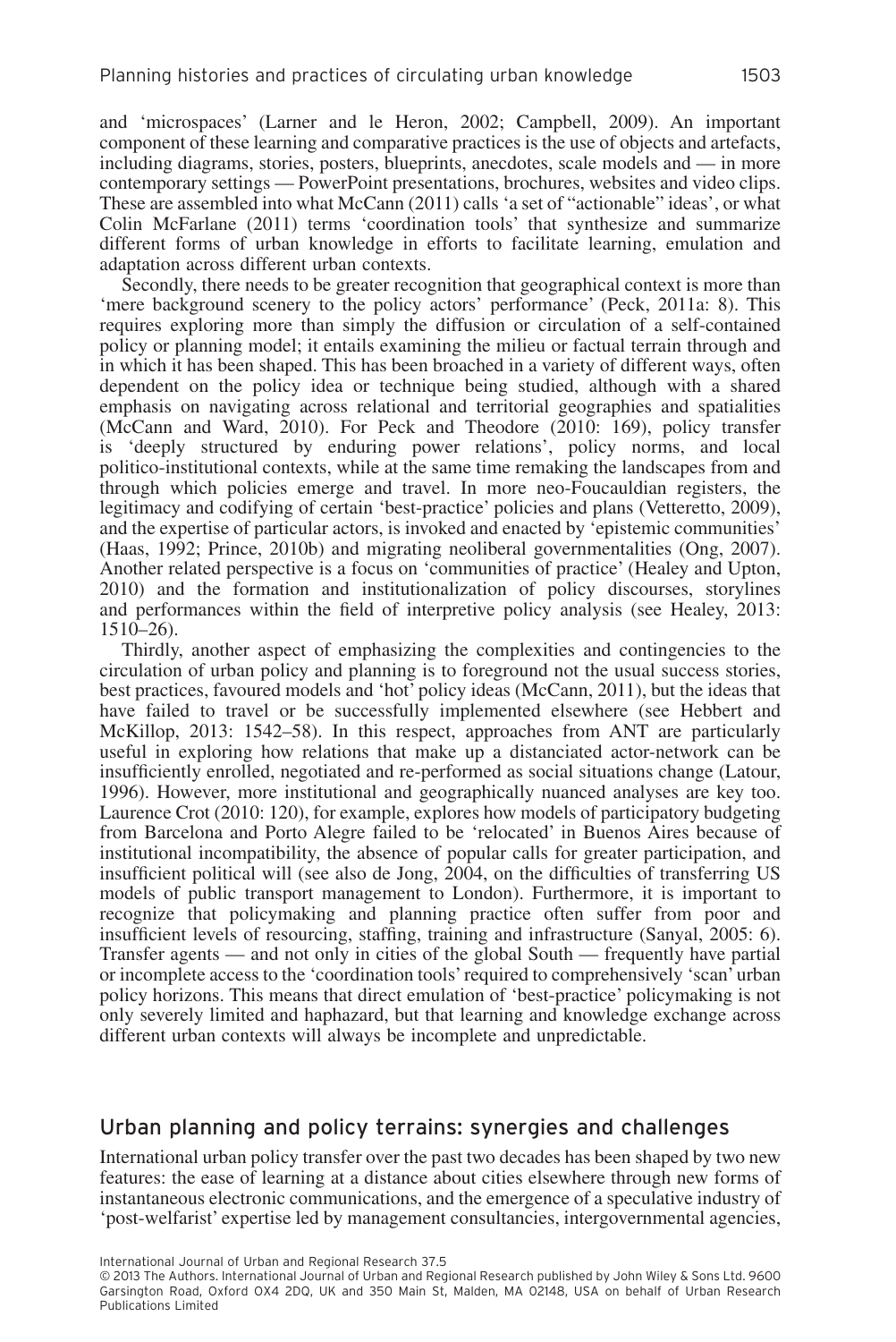parastatal agencies and think-tanks (Goldman, 2011). Yet, as with eager declarations of a new era of 'globalization', it is important to challenge the novelty of recent processes of trans-urban circulation and travelling urbanism. Within the field of modern urban planning there have always been institutions, organizations and technologies that 'frame and package knowledge about best policy practices, successful cities, and cutting-edge ideas' (McCann, 2008: 885–904). For example, the travel and translation of 'new urbanism' ideas through the Congress for the New Urbanism since 1993 can be compared and contrasted with the activities of the International Garden City Congress during the early twentieth century; the fêted Barcelona model of the 1980s and 1990s can be set against the innovations of the Spanish Catalan urban planner Ildefons Cerdà during the nineteenth century; and trans-urban cooperation enacted through the European Union can be considered through longer histories of municipal internationalism. Moreover, urban borrowings do not necessarily begin with urban industrialization, but can be framed against older pre-industrial and classical histories of urban exchange and experimentation (LeGates *et al*., 1998; see Healey, 2013: 1510–26).

This is not to deny that the overall scope, pace and intensity of transnational urban policy transfer activity has increased significantly over the past two decades. As Healey (2013: 1510–26) suggests, there is something 'distinctive about the flow of planning ideas and practices in the present period'. But without greater historical perspectives, as facilitated through a focus on the travel and transfer of urban planning models and techniques, there can be a danger that the emerging urban policy mobilities literature can replicate and reify the heady whirl of 'fast policies' and a ceaseless striving for the next innovative urban trend. As Colin McFarlane (2011: 121) comments on this literature, 'the reader can be left with a sense that urban policy mobilities are somehow new'. There needs to be more careful empirical probing of specific examples that disrupt assumptions of continual policy churn and seamless and inevitable global transfer. This is particularly apparent in case studies such as Hebbert and McKillop's focus on post-second world war urban climatology, and Jacobs and Lees' examination of the trans-Atlantic movement of Oscar Newman's idea of defensible space, which precede what might be deemed high-water marks of neoliberal urbanization during the 1990s and early 2000s (see also McFarlane, 2011: Chapter 5; and Peck, 2011b on the Greater London Council). Moreover, there needs to be greater reflexive engagement with how circulating urban knowledge is constructed and analysed. 'Neoliberal expansionism' since the 1980s and an accompanying surge in literature on policy transfer and 'best planning practices' (Sanyal, 2005: 11), we would suggest, is more than an 'ironic coincidence', as Peck (2011a: 21) argues.

The articles in this symposium, exploring what Phelps and Tewdwr-Jones (2008: 569) term 'new synergies' between the intellectual terrains of planning and geography, offer a more rigorous assessment of the context and critical possibilities for research into trans-urban knowledge transfer. Healey examines the intellectual tools within the present-day scholarly 'ether' that can help tell 'rich stories' about the transnational flow of urban policy and planning ideas and practices. She foregrounds three fields that, although not always commensurate, she suggests are particularly helpful in establishing methodological and conceptual approaches: actor-network theory, interpretative policy analysis and 'circuits of knowledge'. Huxley develops critical historical depth to Healey's wide-ranging synthesis of different frameworks and theoretical resources, demonstrating the importance of deploying genealogical perspectives to interrogate historical presumptions embedded in urban knowledges. This is pursued through a focus on problematizing 'participation' in the fields of British and North American urban planning and international development practice. The third and fourth articles in the symposium develop a more in-depth engagement with specific historized examples of circulating knowledge. Hebbert and McKillop investigate the application of urban climatology in town planning, tracing the role of particular organizations and individuals involved and, importantly, emphasizing failures rather than only the success stories. In

<sup>© 2013</sup> The Authors. International Journal of Urban and Regional Research published by John Wiley & Sons Ltd. 9600 Garsington Road, Oxford OX4 2DQ, UK and 350 Main St, Malden, MA 02148, USA on behalf of Urban Research Publications Limited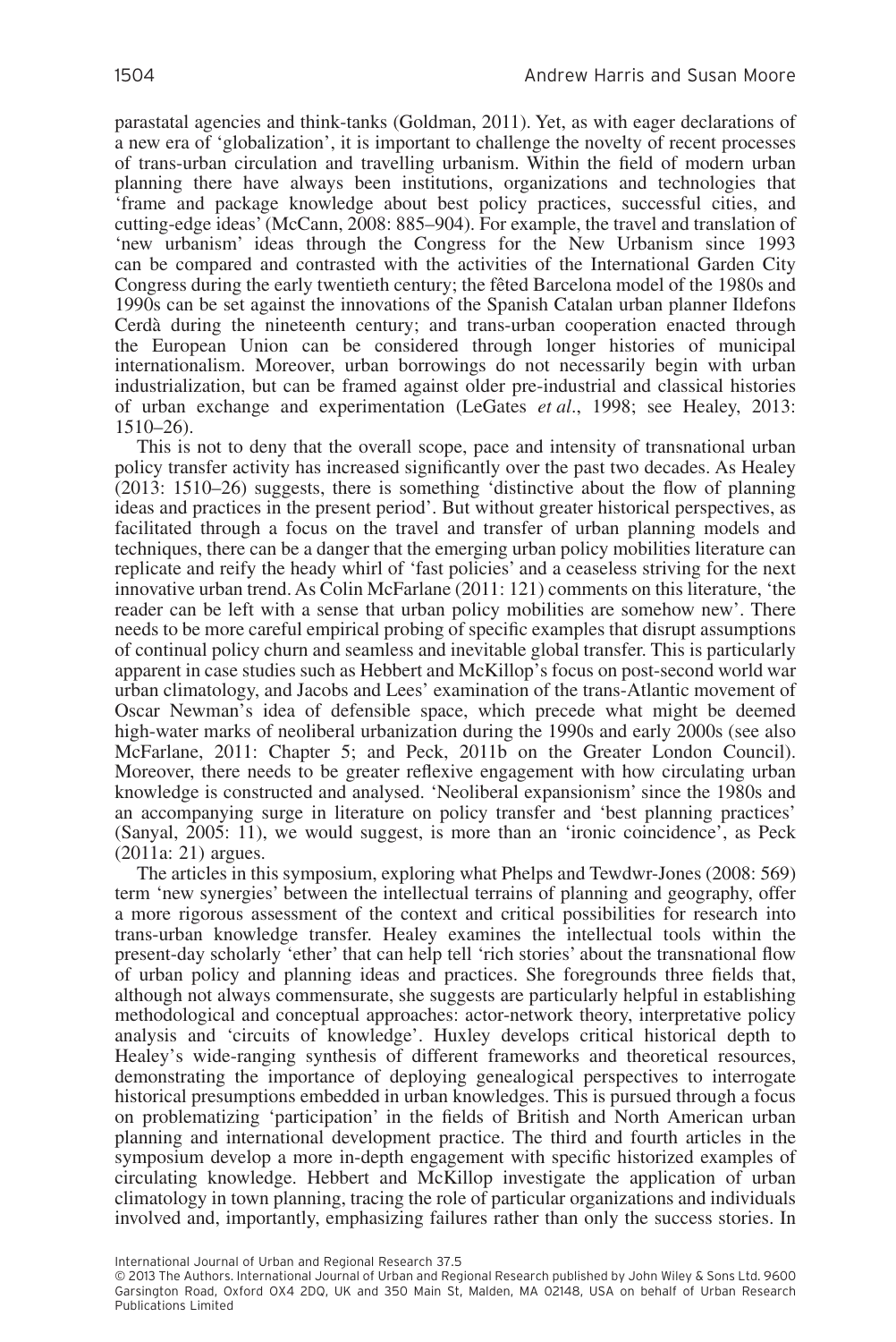the final article, Jacobs and Lees examine the trans-Atlantic movement of the concept of 'defensible space' with a focus in particular on the British geographer Alice Coleman. Not only does this thicken the historical engagement with transnational urban knowledge formations, it also highlights the role that academic researchers themselves can often have as transfer agents.

It is important to recognize that, despite the synergies generated through this symposium, certain tensions remain between the arrticles. Authors develop and combine an array of contrasting disciplinary approaches, languages, methods and traditions, from cultural geography to science studies, planning theory to critical history. Differences emerge between 'probing' and 'problematization', national contexts and relational geographies, and an emphasis on origins and 'landing' against genealogical multiplicities. But we hope that bringing together these contrasting approaches can help enrich the range of resources and tools available to researchers in their attempts at cultivating new critical exchange around policy and planning mobilities. We contend that it is through careful cross-disciplinary dialogue and more historically nuanced analyses that new insights can be developed into a range of contemporary circulating urban knowledges. The articles in this symposium, for example, offer important and innovative new perspectives on issues of participatory planning, climate-change adaptation in cities, and the 'impact agenda' in UK universities.

These new critical perspectives can, in turn, help open up and explore alternative circuits of urban knowledge, part of what Massey (2011) calls 'counterhegemonic globalization'. This can involve forms of what Purcell (2008: 153) terms 'fast resistance transfer', where subaltern or oppositional groups replicate the global scans and exchanges of more formal policymakers, often by inhabiting similar channels and technologies. The rapid, global spread of urban Occupation movements during 2011, and their 'fast' transfer, facilitated by transnational media networks, can be analysed in this way. Counterhegemonic circuits can also involve strategies of emancipatory urban comparison that are used to identify and foreground issues of social injustice and formulate alternative imaginative geographies of the urban (McFarlane, 2010).

The pursuit of counterhegemonic globalization also requires that conversations, circuits and relations are established and performed across a broader array of cities and urban experiences. At present there remains a highly problematic geographical unevenness in policy transfer and the institutional locations for its analysis. As John Friedmann (2005a: 185) admits in his survey of contemporary global planning cultures, 'I found no suitable sources for Middle Eastern, Latin American, and Pacific Asian countries whose stories would have added variety, if not novelty, to my account'. There need to be attempts not only to refuse assumptions that best policy practices, such as those around urban sustainability, necessarily have Western points of origin, but efforts to learn from urban practices, knowledges and encounters in what Healey (2013: 1510–26) terms the 'far-away' (Sanyal, 1990). This requires new institutional links and exchanges, especially with non-Anglophone research contexts, and new spaces of reflection and reflexivity, particularly in education (Streeten, 1974; Robinson, 2003; Bunnell and Maringanti, 2010). Contemporary practices and citations of circulating urban knowledge occur not simply between cities of the global North, but — as hinted at by the more global geographies of planning's colonial histories — between cities such as Mumbai, Singapore, Shanghai, São Paolo and Dubai (Roy and Ong, 2011). Not only do the histories of urban policy mobilities need to be more carefully explored and unpacked, but future analyses will need to be more theoretically and empirically sensitive to policy and planning models, ideas and techniques emerging from and mutating in rapidly growing cities of the global South.

Andrew Harris (andrew.harris@ucl.ac.uk), Department of Geography, University College London, 26 Bedford Way, London WC1H 0AP, UK and Susan Moore (susan.moore@ucl.ac.uk), Bartlett School of Planning, University College London, 22 Gordon Street, London, WC1H OQB, UK.

<sup>© 2013</sup> The Authors. International Journal of Urban and Regional Research published by John Wiley & Sons Ltd. 9600 Garsington Road, Oxford OX4 2DQ, UK and 350 Main St, Malden, MA 02148, USA on behalf of Urban Research Publications Limited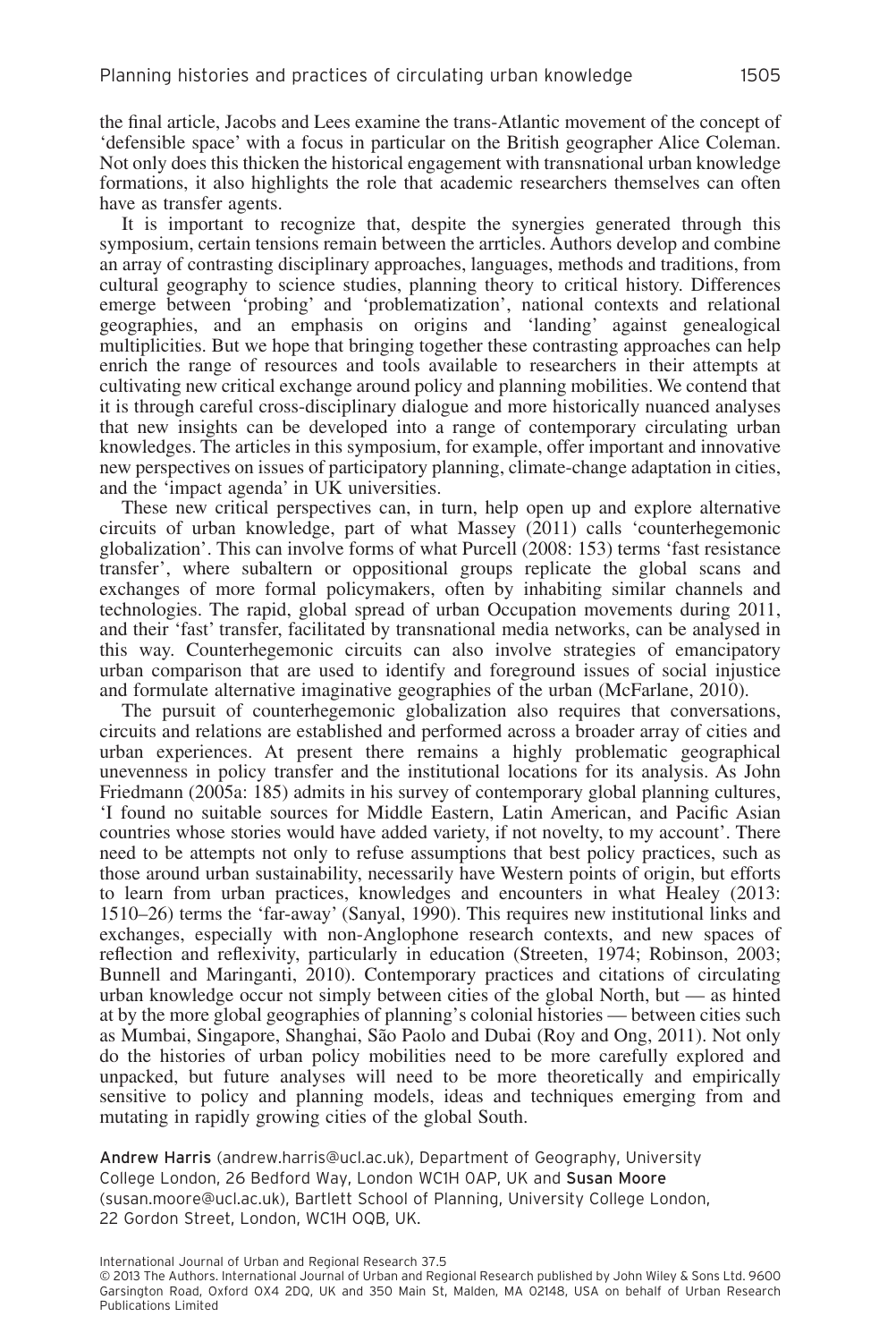### References

Allen, J. and A. Cochrane (2010) Assemblages of state power: topological shifts in the organization of government and politics. *Antipode* 42.5, 1071–89.

Almandoz, A. (1999) Transfer of urban ideas: the emergence of Venezuelan urbanism in the proposals for 1930s' Caracas. *International Planning Studies* 4.1, 79–94.

Banerjee, T. (2005) Understanding planning cultures: the Kolkata paradox. In B. Sanyal (ed.), *Comparative planning cultures*, Routledge, New York, NY.

Banerjee, T. (2009) US planning expeditions to postcolonial India: from ideology to innovation in technical assistance. *Journal of the American Planning Association* 75.2, 193–208.

Banerjee, T. and S. Chakravorty (1994) Transfer of planning technology and local political economy: a retrospective analysis of Calcutta's planning. *Journal of the American Planning Association* 60.1, 71–82.

Beattie, M. (2004) Sir Patrick Geddes and Barra Bazaar: competing visions, ambivalence and contradiction. *The Journal of Architecture* 9.2, 131–50.

Bunnell, T. and A. Maringanti (2010) Practising urban and regional research beyond metrocentricity. *International Journal of Urban and Regional Research* 34.2, 415–20.

Campbell, T. (2009) Learning cities: knowledge, capacity and competitiveness. *Habitat International* 33.2, 195–201.

Clarke, N. (2012) Urban policy mobility, anti-politics, and histories of the transnational municipal movement. *Progress in Human Geography* 36.1, 25–43.

Collier, S.J. and A. Ong (2005) Global assemblages, anthropological problems. In S.J. Collier and A. Ong (eds.), *Global assemblages: technology, politics, and ethics as anthropological problems*, Blackwell, Malden, MA.

Cook, I.R. (2008) Mobilising urban policies: the policy transfer of US Business Improvement Districts to England and Wales. *Urban Studies* 45.4, 773–95.

Cook, I.R. and K. Ward (2012) Conferences, informational infrastructures and mobile policies: the process of getting Sweden

'BID ready'. *European Urban and Regional Studies* 19.2, 137–52.

Crot, L. (2010) Transnational urban policies: 'relocating' Spanish and Brazilian models of urban planning in Buenos Aires. *Urban Research and Practice* 3.2, 119–37.

de Jong, M. (2004) The pitfalls of family resemblance: why transferring planning institutions between 'similar countries' is delicate business. *European Planning Studies* 12.7, 1055–68.

de Jong, M. and J. Edelenbos (2007) An insider's look into policy transfer in transnational expert networks. *European Planning Studies* 15.5, 687–706.

Dolowitz, P. and D. Marsh (2000) Learning from abroad: the role of policy transfer in contemporary policy-making. *Governance* 13.1, 5–24.

Dyckman, J., A. Kreditor and T. Banerjee (1984) Planning in an unprepared environment: the example of Bahrain. *Town Planning Review* 55.2, 214–27.

Freestone, R. (2000) *Learning from planning's histories*. In Freestone, R. (ed.), *Urban planning in a changing world: the twentieth century experience*, Routledge, London and New York, NY.

Friedmann, J. (2005a) Globalization and the emerging culture of planning. *Progress in Planning* 64.3, 183–234.

Friedmann, J. (2005b) Planning cultures in transition. In B. Sanyal (ed.), *Comparative planning cultures*, Routledge, New York, NY.

Goldman, M. (2011) Speculative urbanism and the making of the next world city. *International Journal of Urban and Regional Research* 35.3, 555–81.

González, S. (2010) Bilbao and Barcelona 'in motion': how urban regeneration 'models' travel and mutate in the global flows of policy tourism. *Urban Studies* 48.7, 1397–418.

Griffiths, J. (2009) Were there municipal networks in the British world c. 1890–1939? *The Journal of Imperial and Commonwealth History* 37.4, 575–97.

Haas, P.M. (1992) Introduction: epistemic communities and international policy coordination. *International Organization* 46.1, 1–35.

Healey, P. (2013) Circuits of knowledge and techniques: the transnational flow of planning ideas and practices. *International*

<sup>© 2013</sup> The Authors. International Journal of Urban and Regional Research published by John Wiley & Sons Ltd. 9600 Garsington Road, Oxford OX4 2DQ, UK and 350 Main St, Malden, MA 02148, USA on behalf of Urban Research Publications Limited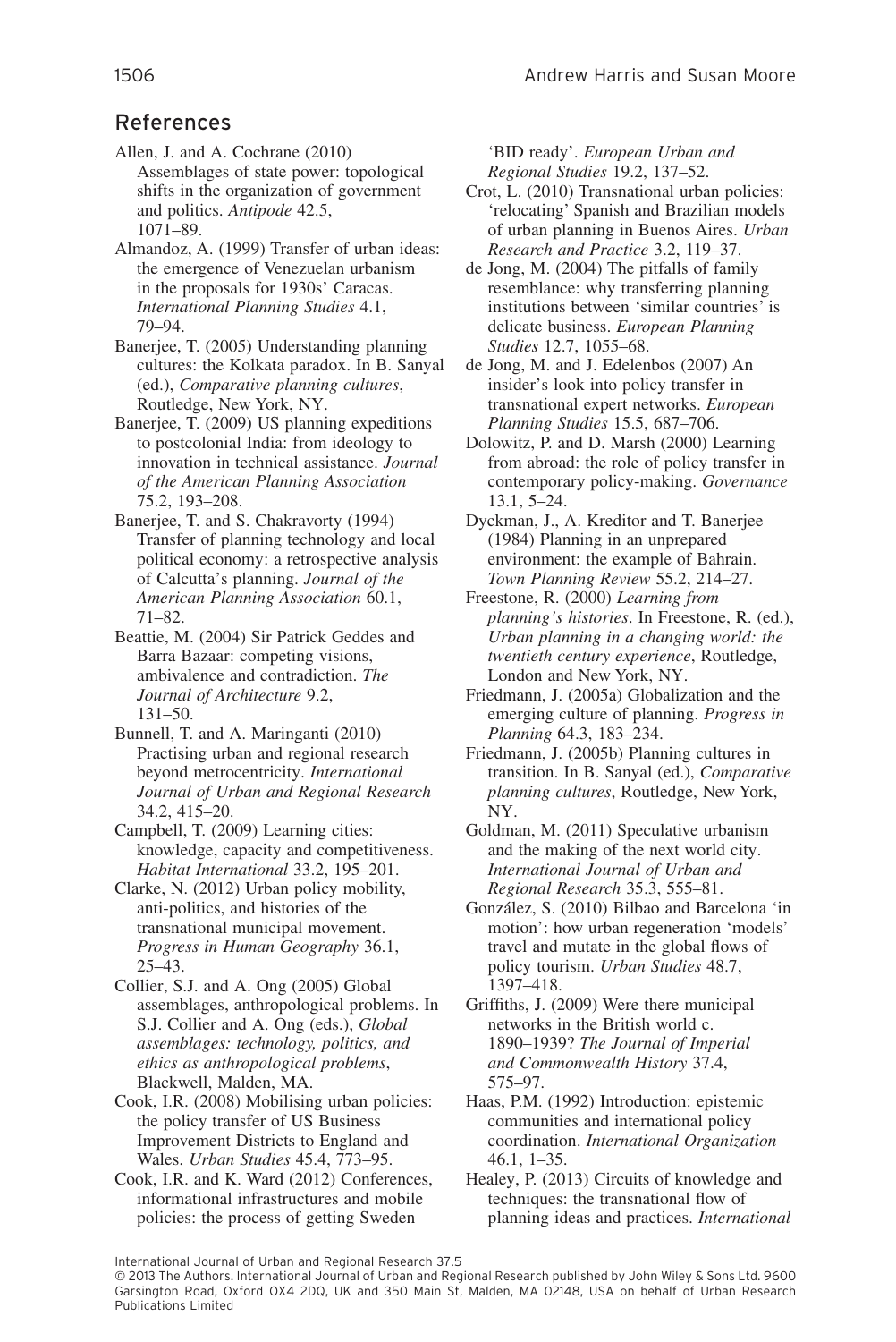*Journal of Urban and Regional Research* 37.5, 1510–26.

Healey, P. and R. Upton (eds.) (2010) *Crossing borders: international exchange and planning practices*. Routledge, London.

Hebbert, M. and F. McKillop (2013) Urban climatology applied to urban planning: a postwar knowledge circulation failure. *International Journal of Urban and Regional Research* 37.5, 1542–58.

Home, R. (1990) Town planning and garden cities in the British colonial empire 1910–1940. *Planning Perspectives* 5.1, 23–37.

Home, R. (1997) *Of planting and planning: the making of British colonial cities*. Spon, London.

Hoyt, L. (2006) Importing ideas: the transnational transfer of urban revitalization policy. *International Journal of Public Administration* 29.1/3, 221–43.

Huxley, M. (2013) Historicizing planning, problematizing participation. *International Journal of Urban and Regional Research* 37.5, 1527–41.

Jacobs, J.M. and L. Lees (2013) Defensible space on the move: revisiting the urban geography of Alice Coleman. *International Journal of Urban and Regional Research* 37.5, 1559–83.

King, A.D. (1980) Exporting planning: the colonial and neo-colonial experience. In G. Cherry (ed.), *Shaping an urban world*, St Martin's Press, New York, NY.

King, A.D. (1984) *The bungalow: the production of a global culture*. Routledge & Kegan Paul, London.

King, A.D. (2004) *Spaces of global culture: architecture, urbanism, identity*. Routledge, Abingdon.

Larner, W. and N. Laurie (2010) Travelling technocrats, embodied knowledges: globalising privatisation in telecoms and water. *Geoforum* 41.2, 218–26.

Larner, W. and R. le Heron (2002) From economic globalization to globalizing economic processes: towards post-structural political economies. *Geoforum* 33.4, 415–19.

Latour, B. (1996) *Aramis, or the love of technology*. Harvard University Press, Cambridge, MA.

LeGates, R. and F. Stout (1998) *Early urban planning*. Routledge, London.

- Luckman, S., C. Gibson and T. Lea (2009) Mosquitoes in the mix: how transferable is creative city thinking? *Singapore Journal of Tropical Geography* 30.1, 70–85.
- Massey, D. (2011) A counterhegemonic relationality of place. In E. McCann and K. Ward (eds.), *Mobile urbanism: cities and policymaking in the global age*, University of Minnesota Press, Minneapolis, MN.

McCann, E. (2008) Expertise, truth, and urban policy mobilities: global circuits of knowledge in the development of Vancouver, Canada's 'four pillar' drug strategy. *Environment and Planning A* 40.4, 885–904.

McCann, E. (2011) Urban policy mobilities and global circuits of knowledge: toward a research agenda. *Annals of the Association of American Geographers* 101.1, 107–30.

McCann, E. and K. Ward (2010) Relationality/territoriality: toward a conceptualization of cities in the world. *Geoforum* 41.2, 175–84.

McFarlane, C. (2009) Translocal assemblages: space, power and social movements. *Geoforum* 40.4, 561–67.

McFarlane, C. (2010) The comparative city: knowledge, learning, urbanism. *International Journal of Urban and Regional Research* 34.4, 725–42.

McFarlane, C. (2011) *Learning the city: knowledge and translocal assemblage*. Wiley-Blackwell, Oxford.

Miraftab, F. (2009) Insurgent planning: situating radical planning in the global South. *Planning Theory* 8.1, 32–50.

Moore, S. (2010) 'More Toronto, naturally' but 'too strange for Orangeville': deuniversalizing new urbanism in Greater Toronto. *Cities* 27.2, 103–13.

Mountz, A. and W. Curran (2009) Policing in drag: Giuliani goes global with the illusion of control. *Geoforum* 40.6, 1033–40.

Nasr, J. and M. Volait (eds.) (2003) *Urbanism: imported or exported?* Wiley-Academy, Chichester.

Ong, A. (2007) Neoliberalism as a mobile technology. *Transactions of the Institute of British Geographers* 32.1, 3–8.

Peck, J. (2005) Struggling with the creative class. *International Journal of Urban and Regional Research* 29.4, 740–70.

Peck, J. (2011a) Geographies of policy: from transfer-diffusion to mobility-mutation. *Progress in Human Geography* 35.6, 773–97.

<sup>© 2013</sup> The Authors. International Journal of Urban and Regional Research published by John Wiley & Sons Ltd. 9600 Garsington Road, Oxford OX4 2DQ, UK and 350 Main St, Malden, MA 02148, USA on behalf of Urban Research Publications Limited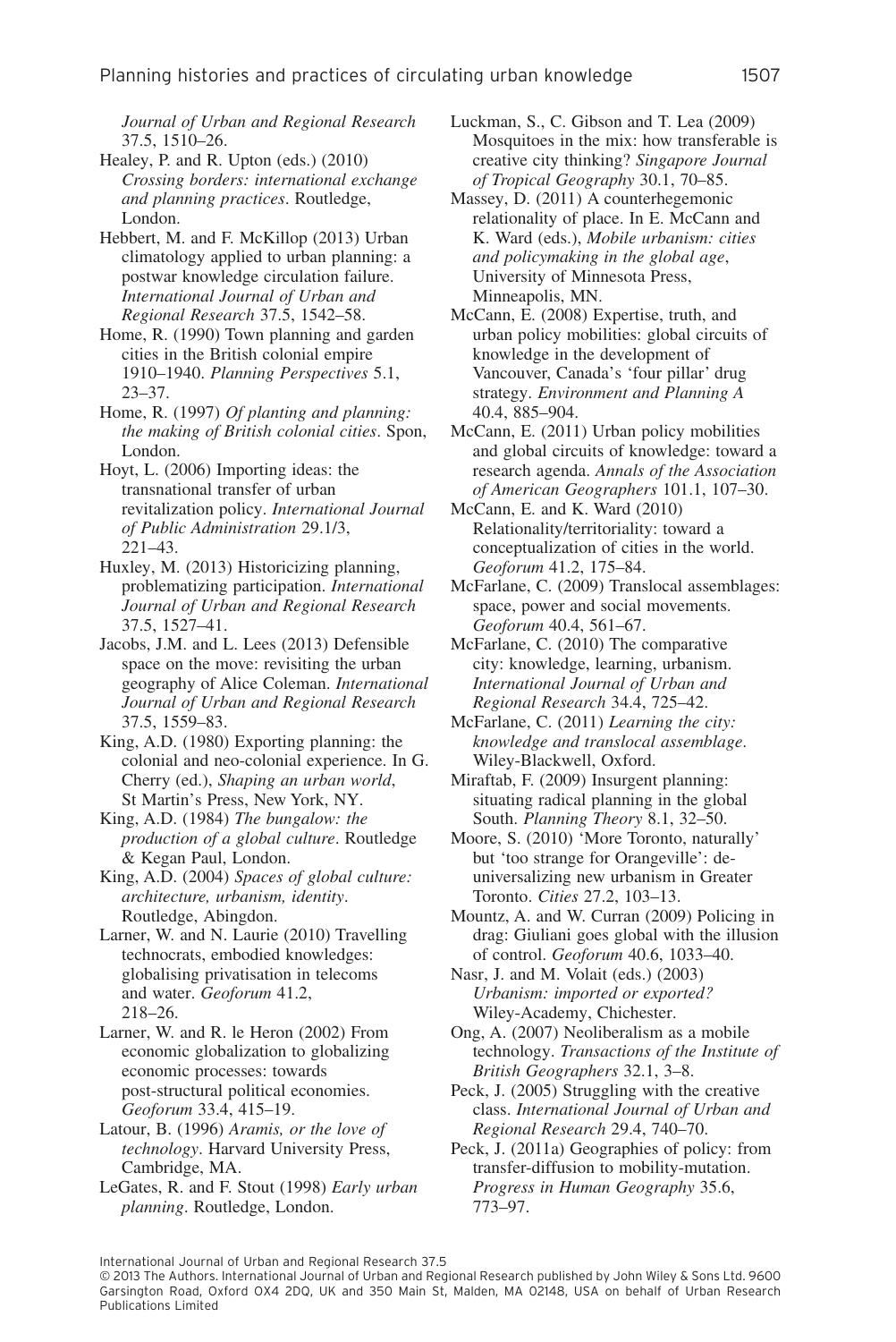Peck, J. (2011b) Creative moments: working culture . . . through municipal socialism and neoliberal urbanism. In E. McCann and K. Ward (eds.), *Mobile urbanism: cities and policymaking in the global age*, University of Minnesota Press, Minneapolis, MN.

Peck, J. and N. Theodore (2010) Mobilizing policy: models, methods, and mutations. *Geoforum* 41.2, 169–74.

Perera, N. (2004) Contesting visions: hybridity, liminality and authorship of the Chandigarh plan. *Planning Perspectives* 19.2, 175–99.

Phelps, N.A. and M. Tewdwr-Jones (2008) If geography is anything, maybe it's planning's alter ego? Reflections on policy relevance in two disciplines concerned with place and space. *Transactions of the Institute of British Geographers* 33.4, 566–84.

Prince, R. (2010a) Globalizing the creative industries concept: travelling policy and transnational policy communities. *The Journal of Arts Management, Law, and Society* 40.2, 119–39.

Prince, R. (2010b) *Knowing the creative world: epistemic communities and the transfer of 'creativity' policy*. Unpublished mimeograph.

Purcell, M. (2008) *Recapturing democracy*. Routledge, New York, NY.

Rego, L. (2011) A tropical enterprise: British planning ideas in a private settlement in Brazil. *Planning Perspectives* 26.2, 261–82.

Robinson, J. (2003) Postcolonialising geography: tactics and pitfalls. *Singapore Journal of Tropical Geography* 24.3, 273–89.

Robinson, J. and S. Parnell (2011) Travelling theory: embracing post-neoliberalism through Southern cities. In G. Bridge and S. Watson (eds.) *The new Blackwell companion to the city*, Blackwell, Oxford.

Roy, A. (2008) The 21st-century metropolis: new geographies of theory. *Regional Studies* 43.6, 819–30.

Roy, A. and A. Ong (eds.) (2011) *Worlding cities: Asian experiments and the art of being global*. Wiley-Blackwell, Oxford.

Sanyal, B. (1990) Knowledge transfer from poor to rich cities: a new turn of events. *Cities* 7.1, 31–36.

Sanyal, B. (ed.) (2005) *Comparative planning cultures*. Routledge, New York, NY.

Saunier, P. (2002) Taking up the bet on connections: a municipal contribution. *Contemporary European History* 11.4, 507–27.

Stone, D. (1999) Learning lessons and transferring policy across time, space and disciplines. *Politics* 19.1, 51–59.

Streeten, P.P. (1974) Social science research on development: some problems in the use and transfer of an intellectual technology. *Journal of Economic Literature* 12.4, 1290–300.

Sutcliffe, A. (1981) *Towards the planned city: Germany, Britain, the United States and France 1780–1914*. Basil Blackwell, Oxford.

Swanson, K. (2007) Revanchist urbanism heads South: the regulation of indigenous beggars and street vendors in Ecuador. *Antipode* 39.4, 708–28.

Tait, M. and O.B. Jensen (2007) Travelling ideas, power and place: the cases of urban villages and Business Improvement Districts. *International Planning Studies* 12.2, 107–28.

Thompson-Fawcett, M. (2003) A new urbanism diffusion network: the Americo-European Connection. *Built Environment* 29.3, 253–70.

Vetteretto, I. (2009) A preliminary critique of the best and good practices approach in European spatial planning and policymaking. *European Planning Studies* 17.7, 1067–83.

Vidyarthi, S. (2010a) Inappropriately appropriated or innovatively indigenized? Neighborhood unit concept in post-independence India. *Journal of Planning History* 9.4, 260–76.

Vidyarthi, S. (2010b) Reimagining the neighborhood unit for India. In P. Healey and R. Upton (eds.), *Crossing borders: international exchange and planning practices*, Routledge, London.

Wang, J. (2004) The global reach of a new discourse: how far can 'creative industries' travel? *International Journal of Cultural Studies* 7.1, 9–19.

Ward, K. (2007) Business Improvement Districts: policy origins, mobile policies and urban liveability. *Geography Compass* 1.3, 657–72.

Ward, K. (2009) Towards a relational comparative approach to the study of cities. *Progress in Human Geography* 34.4, 471–87.

<sup>© 2013</sup> The Authors. International Journal of Urban and Regional Research published by John Wiley & Sons Ltd. 9600 Garsington Road, Oxford OX4 2DQ, UK and 350 Main St, Malden, MA 02148, USA on behalf of Urban Research Publications Limited